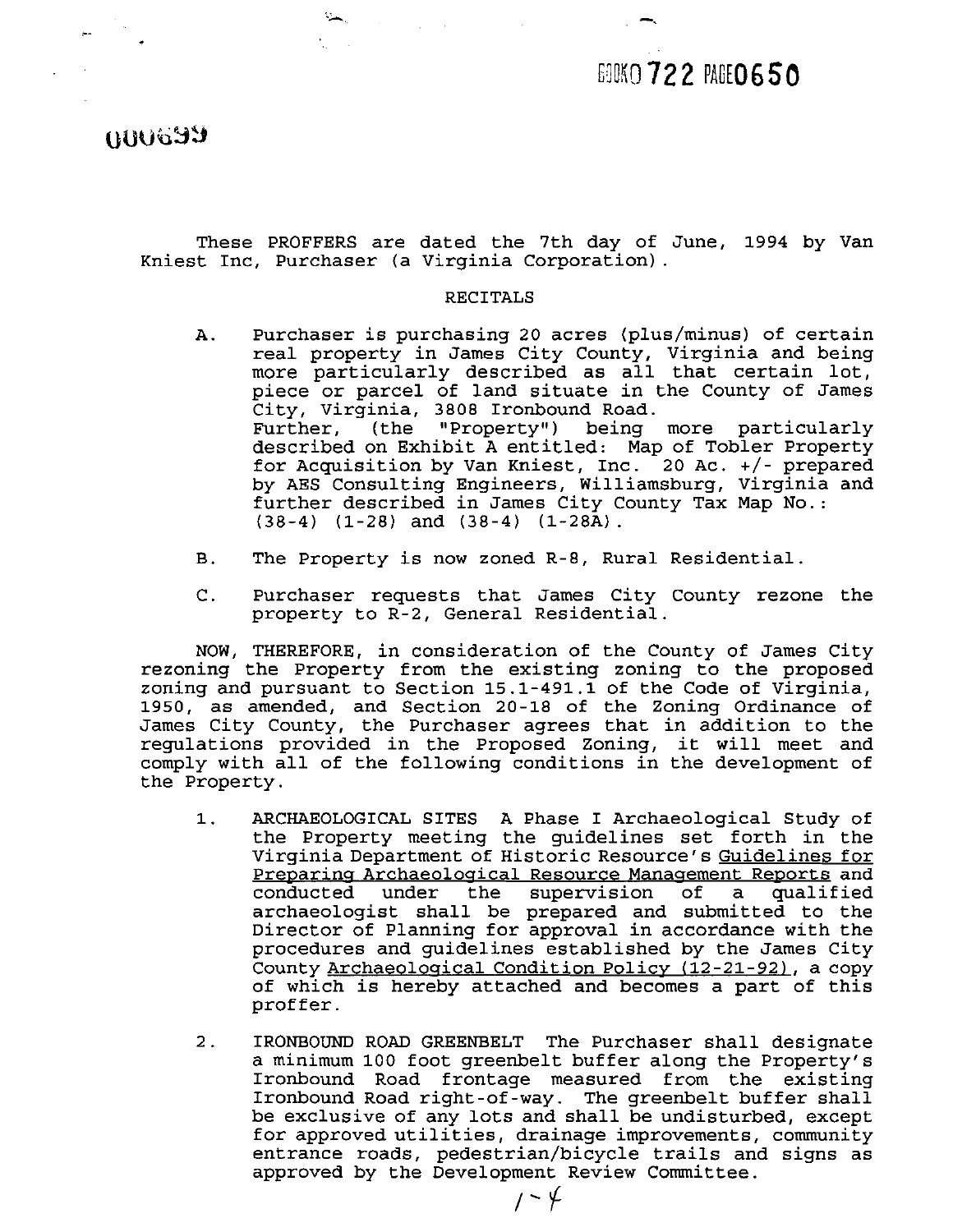3. ENTRANCE There shall be two entrances to the proposed development as shown on AES Consulting Engineers - The Meadows Section IV April 1994 P. N. 7820, and they shall be provided as part of any subdivision plans for the property referenced in this agreement.

This agreement shall bind and inure to the benefit of COUNTY and APPLICANT and their respective successors and assigns.

VAN WIEST INC niest Jr. dent

<u>Dorif W. Loo</u>

W. Tobler

Claudia L. T

STATE OF VIRGINIA

The foregoing instrument was acknowledged before me this  $\frac{\partial U}{\partial h}$ CITY/COUNTY OF <u>WOUR</u><br>
The foregoing instrument was acknowledged before me this  $\frac{\partial \mathcal{U}_h}{\partial \text{day of } \text{Mef}},$  1994 by John H. Kniest Jr., President of Van Kniest Inc.  $\frac{1}{4}$ 

1a S. Barnes . ; , , . ,. ." **!,U,.,,** . ..,: , .

NOTARY PUBLIC<br>My commission expires: September 30, 1997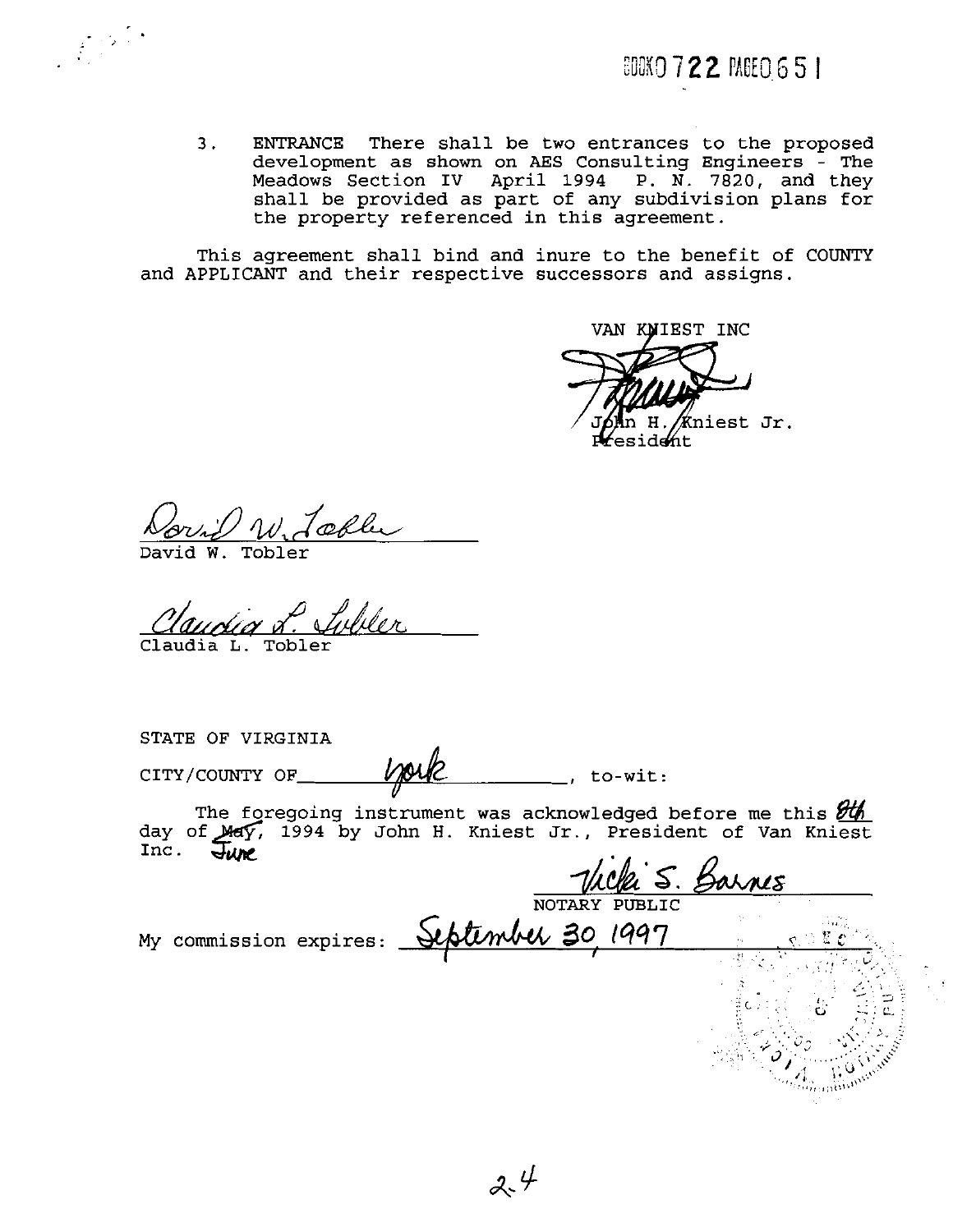# **BOOKO 722 PAGE 0652**

#### .Archaeoloeical Condirion Policv

12/21/92

It is the goal of the Development Management Department to identify and protect significant archaeological sites in the County. To achieve this goal a condition has been developed and staff will recommend it be added to all special use permit cases and rezonings where it appears significant archaeological potential exists.

*A Phase I Archaeological Study for the entire sire shall be submitted to the Direcror of Planning for his review and approval prior to land disturbance. A treamenr plan shall be submitted to and approved by the Director of Planning for all sites in the Phase I study, that are recommended for a Phase II evaluation and/or identified as being eligible for inclusion on the Narional Register of Historic Places.* **If** *a Phase* **I1**  study is undertaken such a study shall be approved by the Director of Planning and *a treatment plan for said sires shall be submined to and approved by the Direcfor of Ptanning for sires that are delemined to be eligible for inclusion on the National Register of Hisroric Places andlor ihose sires that require a Phase 1II study. If, in the Phase II studv, a sire is determined eligible for nomination to the National Regisrer of Hisroric Places and said sire is* ro *be preserved in place.* he *treatment plan shall include nomination of the site ro the National Register of' Historic Places. If a Phase III srudy is undertaken for said sites. such studies shall be approved by the Direcror of Planning prior ro land disturbance within the study area. All Phase 1, Phase If and Phase III studies shall meet the Virginia Department of Historic Resource's Guidelines*  for Preparing Archaeological Resource Management Reports and the Secretary of the *Interior's Standard and Guidelines for Archaeological Documentarion,* **as** *applicable,*  and shall be conducted under the supervision of a qualified archaeologist who meets *the qualijicarions set forth in the Secretary of the Interior's Professional Oualification*  Standards. All approved treatment plans shall be incorporated into the plan of *development for the sire, and the clearing, grading or construction activities thereon.* 

The purpose of this policy is to explain how the condition is to be interpreted. The following procedures and guidelines will be followed:

1. *A Phase I Archaeological Study for the entire sire shall be submitted to the Director of Planning for his review and approval prior to land disturbance.* Since the County lacks the expertise to review such documents, the County will send the studies to the Virginia Division of Historic Resources **(VDHR)** for review. VDHR's responsibility is to determine if the srudy meets the Virginia Department of Historic Resource's Guidelines for Preparing Archaeological Resource Management Reports and the Secretary of the Interior's Standards and Guidelines for Archaeological Documentation, as applicable, and has been conducted under the supervision of a qualified archaeologist who meets the qualifications set forth in the Secretary of the Interior's Professional Qualification Standards. This is the preferred option for review of these studies.

The developer may request staff to hire an independent archaeologist to review the study. The Director of Planning shall select the independent archaeologist. The The Director of Planning shall select the independent archaeologist. developer will pay the full costs of this review. It would be the independent archaeologist's responsibility to determine if the study meets the Virginia Depamnent of Historic Resource's Guidelines for Preparing Archaeological Resource Management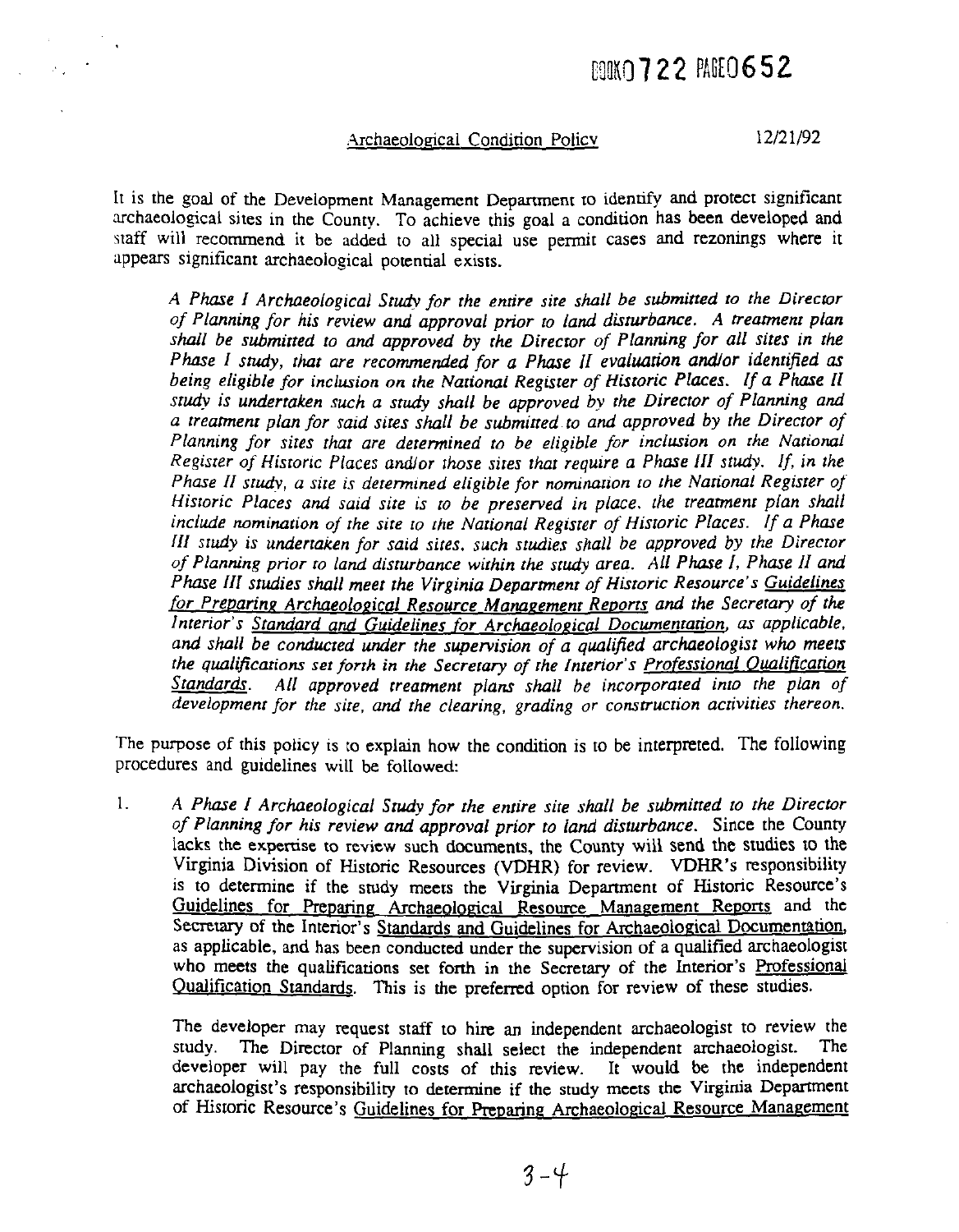### **ANKO 722 PAGEO 653**

Reports and the Secretary of the Interior's Standards and Guidelines for Archaeological Documentation, as applicable, and has been conducted under the supervision of a qualified archaeologist who meets the qualifications set forth in the Secretary of the Interior's Professional Qualification Standards. The developer will take full risk in this matter. If at some point in the future the developer needs to go before the VDHR, and comments are made regarding previous studies, it **will** be the County's position that all VDHR issues need to be resolved. **The** County's archaeologist **will** not participate in this process.

- *2.* **A** *treatment plan shall be submitted to and approved by the Direcror of Planning for*  ail *sires in the Phase I study, rhut ore recommended for a Phase II evaluation andlor identified as being eligible for inclusion on the National Register of Historic Places.* The treatment plan shall list treatment measures for each of the sites meeting the criteria listed in the condition and shall include, at a minimum, the extent of impact to the area, a description of the probable boundaries and recommendations for treatment of the area. These plans shall be reviewed by staff who may, if necessary, consult with VDHR. The developer may request review by an independent archaeologist The developer may request review by an independent archaeologist subject to the provisions of Guideline #l. Once identified concerns have been addressed, staff (not VDHR) will approve the study. **At** this time acceptable treatment measures can include the preparation of a Phase **I1** study or preservation of the site in situ. Site in situ can include leaving the site completely undisturbed and/or preserving the site in a manner acceptable to the Director of Planning.
- 3. *If a Phase 11 study is undertaken such a study shall be approved by the Planning Director and a treatment plan for said sites shall be submitted to and approved by the Direcror of Planning for sires rhar are derermined to be eligible for inclusion on the Narional Register of Historic Places andlor those sires rhar require a Phase 111 study.*  The study will be reviewed as outlined in Guideline #I.

The treatment plan shall list treatment measures for each of the sites meeting the criteria listed in the condition. If there is a question as to whether or not sites are impacted by development. staff will examine these sites and determine if a treatment plan is necessary. These plans shall be reviewed by staff who may, if necessary, consult with VDHR. The developer may request review by an independent The developer may request review by an independent archaeologist subject to the provisions of Guideline #l. Once identified concerns have been addressed, staff (not **VDHR)** will approve the study. At this time acceptable treatment measures can include the preparation of a Phase **111** study or preservation of the site in situ. Site in situ can include leaving the site completely undisturbed andlor preservation of the site in a manner acceptable to the Director of Planning.

- *3. If, in the Phase II srudy, a site is determined eligible for nomination to the National Regisrer of Historic Places and said site is to be preserved in place, the treatment plan*  shall include nomination of the site to the National Register of Historic Places. The developer shall pursue the nomination of eligible sites. However, submission of the application to initiate this process will fully satisfy the condition.
- **5.** *If a Phase III study is undertaken for said sites, such srudies shall be approved by the Director of Planning prior ro land disrurbance within the study area.* The study will be reviewed as outlined in Guideline #l.
- 6. All approved treatment plans shall be incorporated into the plan of development for *the site, and the clearing, grading or construction activities thereon.*

**ylFGINIA:** City of Williamsburg and County of<br>James City, to Wit:<br>In the Clerk's office of the Circuit Court of the<br>City of Williamsburg and County of James City the<br> $\frac{1874}{40}$ ay of<br>was presented with certificate annex **1, me Clerk's office of the ClrCUR Court Of the** Deputy Clerk